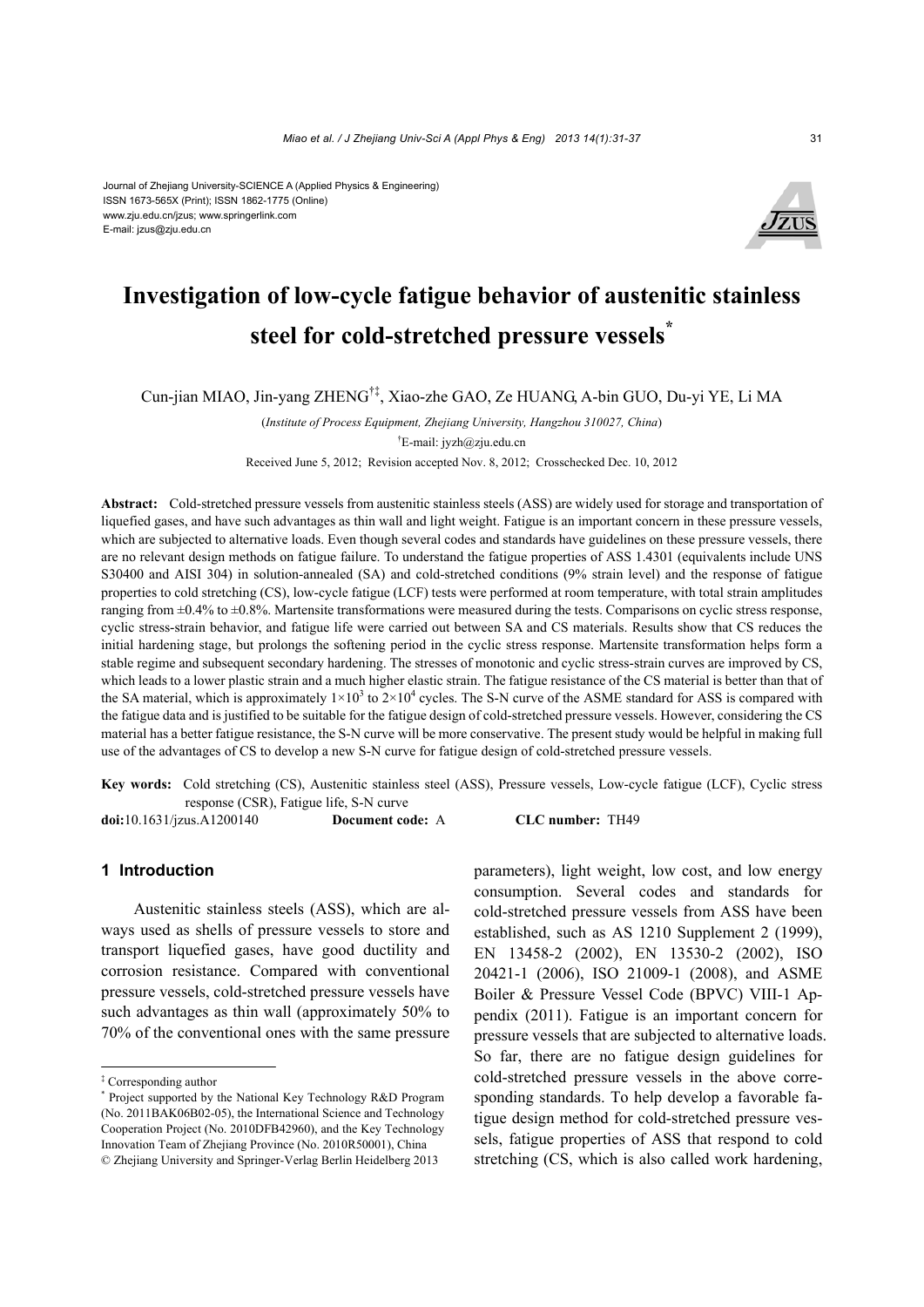cold working, pre-straining, or preloading) need to be understood.

Investigations of the effects of CS on ASS fatigue behaviors have been carried out at different temperatures, CS levels, CS methods, and specimens' cross sections (Zeedijk, 1977; Rao *et al*., 1993; Bergengren *et al*., 1995; Ganesh Sundara Raman and Padmanabhan, 1996; Johansson and Nordberg, 2002; Hong *et al*., 2003; Hong, 2004; Hong and Lee, 2004; Srinivasan *et al*., 2004; Nakajima *et al*., 2010; 2011). After CS, better fatigue resistances have been reported at different strain amplitudes. Martensite transformations have been detected during cycling, making an important contribution to fatigue properties. Fatigue behaviors, such as cyclic stress response and cyclic stress-strain curve, have been described and analyzed, but little was mentioned about fatigue design methods for pressure vessels, such as the S-N curves. Different temperatures, CS levels, and CS methods lead to different fatigue behaviors and results. For cold-stretched pressure vessels in China, a 9% CS level is commonly employed and carried out by CS parallel to the rolling direction at room temperature. Dog bone-shaped specimens are usually used in fatigue tests. These are not covered by prior research. In addition, fatigue design S-N curves are very concerned for pressure vessels.

This study focuses on cold-stretched pressure vessels in China. Detailed research was performed on a commercial industrial ASS material grade EN 1.4301 (equivalents include UNS S30400, AISI 304) in solution-annealed (SA) and CS conditions. The 9% CS level is introduced on the ASS material by tension. Dog bone-shaped specimens are used to perform fatigue tests. Low-cycle fatigue (LCF) properties responding to the 9% CS level at room temperature are studied. Cyclic stress response (CSR), cyclic stress-strain curve (CSSC), and fatigue life are exhibited to reveal the effect of CS. These fatigue data are compared with the S-N curve of ASME standards.

# **2 Experimental**

## **2.1 Test material**

A commercial industrial ASS grade EN 1.4301 was selected for this investigation. It was delivered in the form of a 16 mm-thick plate under a hot-rolled and SA condition. Its chemical composition is shown in Table 1. The samples with dimensions of 16 mm× 16 mm×200 mm were machined from the plates and then cold-stretched to a 9% total strain, with the longitudinal axis parallel to the rolling direction. CS was carried out with a quasi-static rate of  $1 \times 10^{-4}$  s<sup>-1</sup>. Then, the dog bone-shaped specimens with a gauge diameter of 6 mm and a gauge length of 12 mm were fabricated for both SA and CS conditions. To compare with previous results (Zeedijk, 1977; Rao *et al.*, 1993),  $M<sub>D30</sub>$  was calculated and listed in Table 1, where  $M_{D30}$  is the temperature at which 50% (in volume) strain-induced martensite transformation will occur in material after 30% stretching. Note that the ASS shows a higher  $M_{d30}$ , which means that the ASS is more unstable and is likely to generate more martensite.

## **2.2 Low-cycle fatigue and tensile tests**

LCF tests were conducted in air under a fully reversed and total axial strain control in an MTS 810 servo-hydraulic testing machine. A symmetrical, triangular strain-time wave form was used. These tests were performed at room temperature based on the test standard ASTM E606, with strain amplitudes ranging from  $\pm 0.4\%$  to  $\pm 0.8\%$  at a constant strain rate of  $4\times10^{-3}$  s<sup>-1</sup>. The tensile tests were carried out in the same machine with the same strain rate. Strain was detected using an MTS extensometer.

# **2.3 Martensite transformation**

The *α*'-martensite transformation of ASS is considered to be an important factor in a material's mechanical behavior, which should be detected during tests. Some methods, such as ferrite-scope

**Table 1 Chemical composition and**  $M_{D30}$  **of the tested material** 

| Study                    | $M_{\text{D30}}$ (°C) | Chemical composition $(\%$ , in weight) |      |             |                 |                          |       |       |       |
|--------------------------|-----------------------|-----------------------------------------|------|-------------|-----------------|--------------------------|-------|-------|-------|
|                          |                       | $\sqrt{ }$                              | Si   | Mn          |                 |                          |       | Ni    | N     |
| This study               |                       | 0.020                                   | 0.38 |             | 0.029           | 0.001                    | 18.29 | 8.05  | 0.068 |
| Zeedijk, 1977            | $-42$                 | 0.045                                   | 0.30 | $\cdot .20$ | $\qquad \qquad$ | $\overline{\phantom{0}}$ | 17.50 | 11.00 |       |
| Rao <i>et al.</i> , 1993 | $^{-3}$               | 0.042                                   | 0.38 | .65         | 0.024           | 0.003                    | 18.20 | 9.20  |       |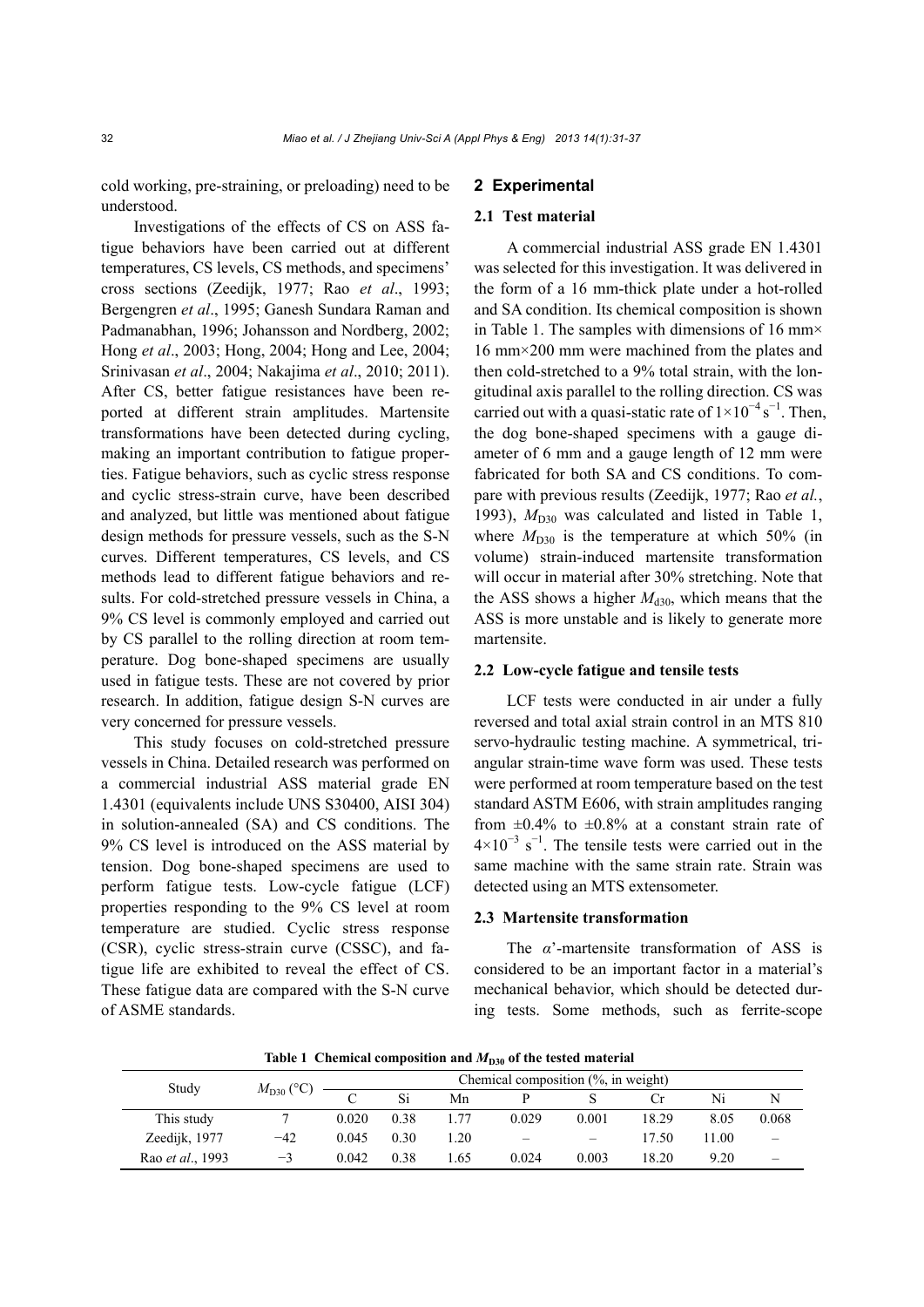measurement and metallographic examination, are commonly used to measure martensite transformation. Compared with metallographic examination, which can qualitatively prove the existence of the martensite phase with destruction of the material, ferrite-scope measurement, as a non-destructive method, can make a quantitative detection at different stages during cycling. Further, based on the comparison (Talonen *et al*., 2004), the ferrite-scope method was the easiest way of measuring the content of martensite transformation.

The variation in martensite transformation during cycling was observed. The ferrite-scope (model FMP30, Helmut Fischer GmbH +Co., Germany) was employed to measure the content of transformation. The results were presented by ferrite number (FN).

# **3 Results**

# **3.1 Cyclic stress response (CSR) and martensite transformation**

The CSR curves of SA and CS conditions are illustrated in Fig. 1. As shown in Fig. 1a, the CSR of the SA material exhibits a relatively long period of cyclic hardening and reaches a maximum stress value at an early stage (within 5 to 20 cycles). After cyclic hardening, a prolonged softening regime is observed. A short stable stress response follows, and then a strong secondary hardening stage appears. Finally, failure happens. Compared with the CSR of the SA material, the CSR of the CS material shows a similar response, but has a shorter period of initial hardening and a longer softening regime. The stress responses of both SA and CS materials improve with an increase in strain amplitudes. Fig. 1 shows that the CSR in CS 1.4301 are higher than that displayed by the SA material at the same strain amplitudes.

The cyclic martensite transformations of both the SA and CS materials are described by FN in Fig. 2. The transformations of both the SA and CS materials consist of two stages. First, there is a stable regime when cyclic martensite varies slightly during cycling. Then, an obvious acceleration of martensite transformation takes place at a specific cycle, which is dependent on strain amplitudes. Furthermore, acceleration occurs earlier at higher strain amplitude. Fig. 2 shows that the martensite contents generated in the SA and CS materials are nearly the same at low strain

amplitudes. As strain amplitude increases, transformation is faster in the CS material than that in the SA material.



**Fig. 1 Effect of strain amplitude on the CSR of SA 1.4301 (a) and CS 1.4301 (b)** 



**Fig. 2 Effect of strain amplitude on the cyclic martensite content (FN) of SA 1.4301 (a) and CS 1.4301 (b)**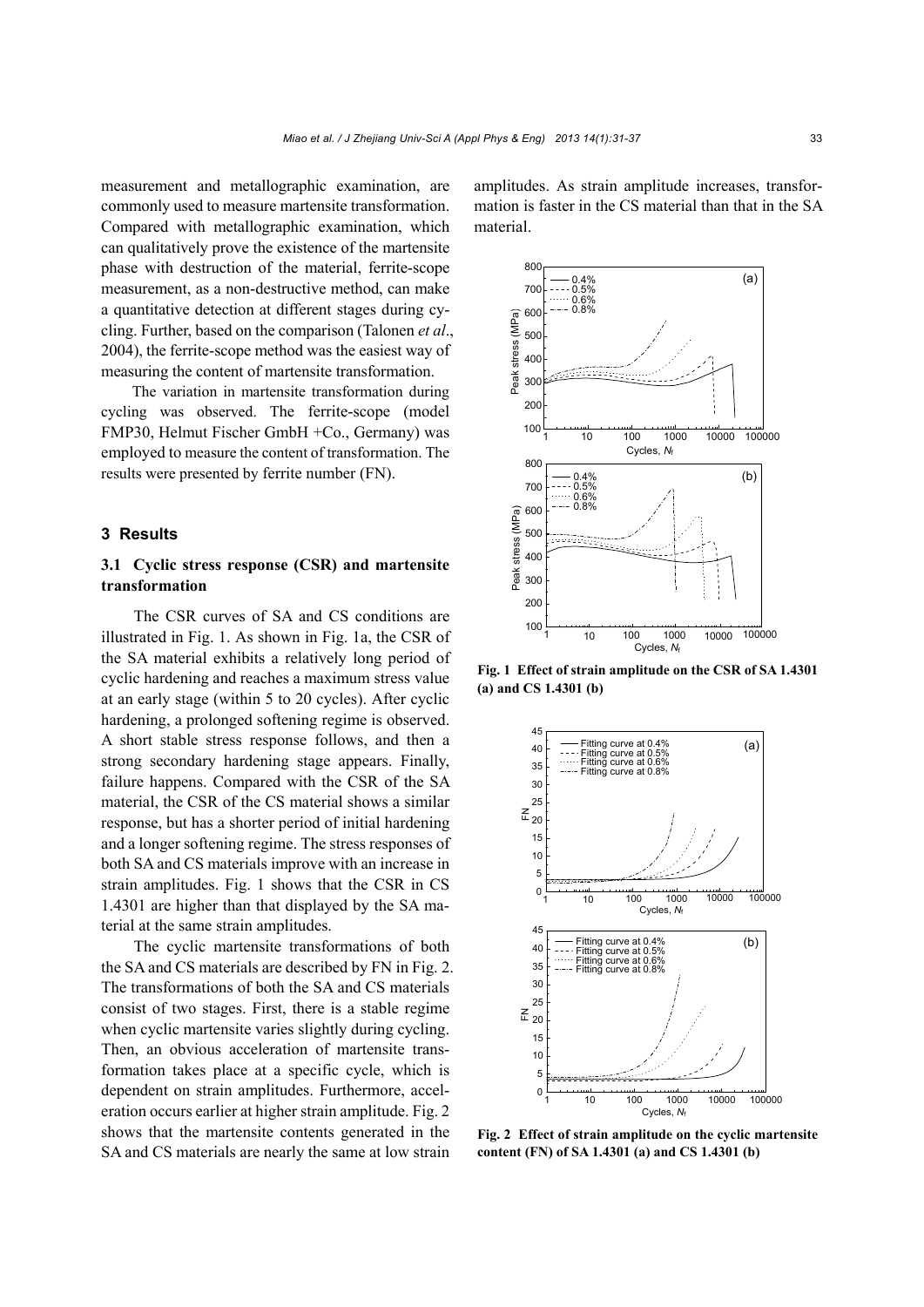#### **3.2 Monotonic and cyclic stress-strain curves**

Table 2 shows the tensile properties of ASS 1.4301 in SA and CS conditions at room temperature. These properties reveal that both yield strength (YS) and ultimate tensile strength (UTS) increase after CS. The increase of UTS is much lower than that of YS. Ductility (percentage elongation to fracture) decreases after CS, whereas reduction in area (RA) and true fracture strain *ε*f (deduced by RA) exhibit a slight increase. A similar increase in YS and UTS was also reported in other research (Rao *et al*., 1993; Hong *et al*., 2003), which was mainly attributed to straininduced martansite during CS.

Fig. 3 shows both monotonic stress-strain curve (MSSC) and CSSC of the SA and CS materials. CS is conducted in the tensile tests, leading to high stresses in the MSSC of the CS material. Both MSSC and CSSC are raised by CS to a higher level, although the stress difference between SA and CS conditions in CSSC is reduced compared with that of MSSC, which has suggested (Rao *et al*., 1993) that the effect of strengthening in monotonic strength properties induced by CS could not be retained fully under fatigue conditions.

#### **3.3 Fatigue life**

Table 3 summarizes the effect of strain amplitude and CS on LCF parameters. The values of total strain amplitude ( $\Delta \epsilon_1/2$ ), plastic strain amplitude ( $\Delta \epsilon_2/2$ ), elastic strain amplitude ( $\Delta \varepsilon_e/2$ ), and the number of



**Fig. 3 Cyclic stress-strain curves and monotonic stressstrain curves of SA and CS materials** 

cycles to failure  $(N_f)$  are included, as well as the peak stress of the first cycle  $(\Delta \sigma/2)_1$  and the stress amplitude for the cycle corresponding to half the failure life ( $\Delta \sigma/2$ ). Fatigue life  $N_f$  is defined as the number of cycles corresponding to a 25% drop in stress amplitude  $(\Delta \sigma/2)$  or cycles to failure, and the difference between them is negligible (O'Donnell and O'Donnell, 2005).

The variation in fatigue life, with total, plastic, and elastic strain amplitudes in SA and CS conditions, is shown in Fig. 4. It shows that CS improves fatigue resistance in a strain range of  $\pm 0.4\%$  to  $\pm 0.8\%$ . Similar effects of CS on fatigue life were reported (Rao *et al.*, 1993; Bergengren *et al*., 1995; Ganesh Sundara Raman and Padmanabhan, 1996; Johansson and Nordberg, 2002). Transition fatigue life is determined by the intersection between  $\Delta \epsilon_{p}/2-N_{f}$  and  $\Delta \varepsilon_e/2-N_f$  curves, and is shorter in CS condition than in SA condition.

**Table 3 LCF properties of both SA and CS materials at room temperature** 

| Condition | $\Delta \varepsilon_{1}/2$ | $\Delta \varepsilon_{\rm e} / 2$ |       | $\Delta \varepsilon_{p}/2 \quad (\Delta \sigma/2)_{1} \quad (\Delta \sigma/2)$ |       | $N_{\rm f}$ |  |
|-----------|----------------------------|----------------------------------|-------|--------------------------------------------------------------------------------|-------|-------------|--|
|           | (%)                        | (%)                              | (%)   | (MPa)                                                                          | (MPa) |             |  |
| <b>SA</b> | 0.4                        | 0.233                            | 0.168 | 296                                                                            | 361   | 22962       |  |
|           | 0.5                        | 0.232                            | 0.268 | 302                                                                            | 375   | 7826        |  |
|           | 0.6                        | 0.233                            | 0.367 | 320                                                                            | 424   | 2172        |  |
|           | 0.8                        | 0.314                            | 0.486 | 312                                                                            | 478   | 616         |  |
| CS        | 0.4                        | 0.260                            | 0.140 | 391                                                                            | 406   | 25574       |  |
|           | 0.5                        | 0.301                            | 0.199 | 422                                                                            | 475   | 10333       |  |
|           | 0.6                        | 0.313                            | 0.287 | 452                                                                            | 558   | 4781        |  |
|           | 0.8                        | 0.364                            | 0.436 | 471                                                                            | 650   | 1031        |  |



**Fig. 4 Strain-life plots of ASS 1.4301 in SA and CS conditions** 

**Table 2 Tensile properties of ASS 1.4301 in SA and CS conditions at room temperature** 

| Condition | YS (MPa) | UTS (MPa) | Elongation to fracture $(\% )$ | RA(%) | $\varepsilon_f = \ln \frac{1}{1 - RA}$ |
|-----------|----------|-----------|--------------------------------|-------|----------------------------------------|
| SА        | 318      | 702       |                                | 78.4  |                                        |
| CS        | 461      | 757       | 71.5                           | 80.0  | 1.61                                   |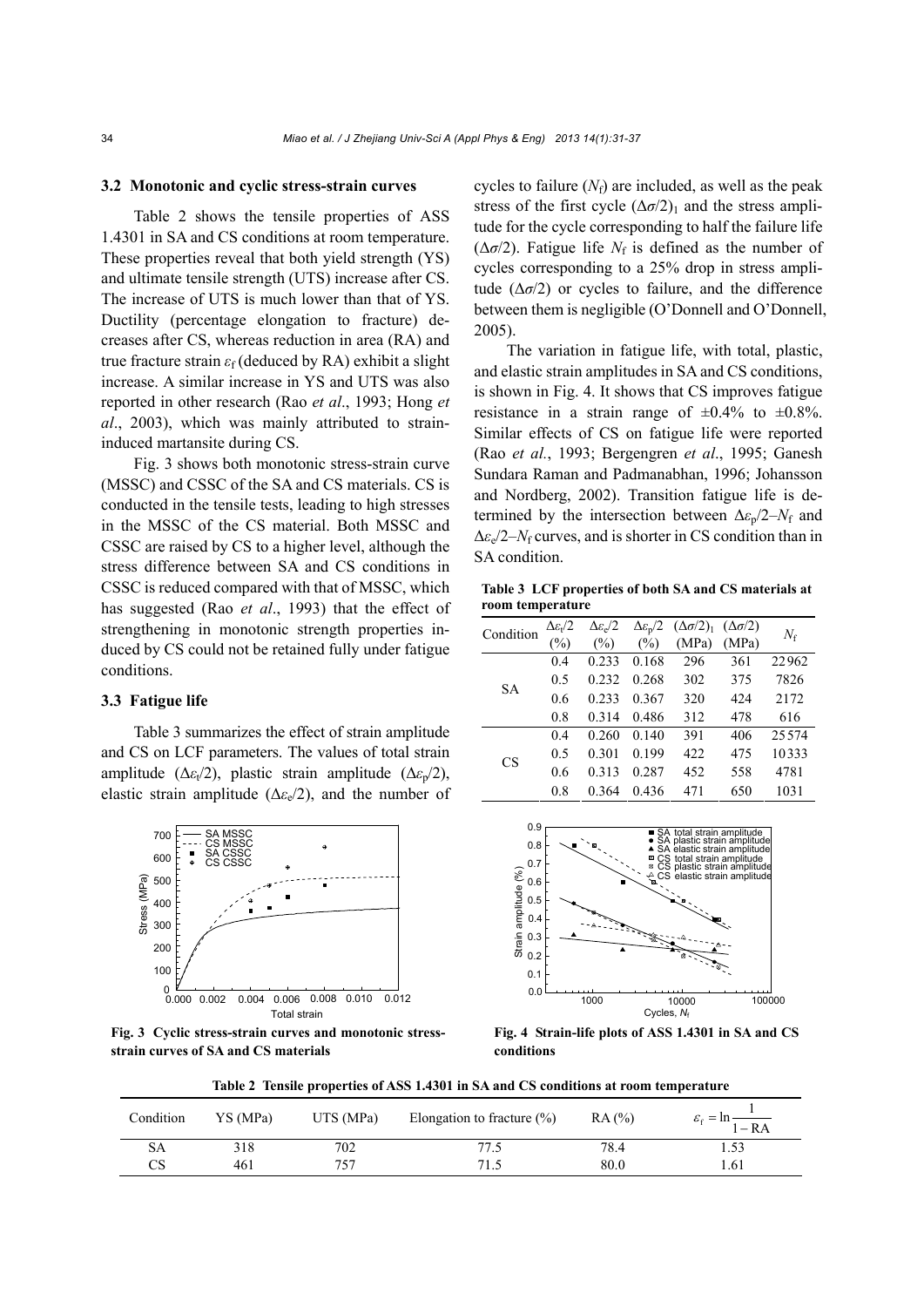# **4 Discussion**

# **4.1 Effect of CS on cyclic stress response**

Fig. 5 shows the comparison between the CSR of SA and CS materials at  $\pm 0.5\%$  strain amplitude, with a corresponding cyclic martensite transformation. The CSR of both materials comprises four stages, namely, initial hardening, softening, saturation (the stable regime), and secondary hardening. Cyclic softening is pronounced in the whole stress response and was reported earlier (Rao *et al*., 1993). Cyclic softening is considered as a recovery process induced by cyclic strain, which leads to low energy dislocation structures characterized by cells and sub-grains (Laird *et al*., 1989). The softening of cold-worked materials and those having high initial dislocation densities occurs when the annihilation rate of dislocation is greater than the generation rate, causing a net decrease in dislocation densities, or when the rearrangement of the dislocations takes place into cellular structure, resulting in an increase in the mean free path for dislocations (Feltner and Beardmore, 1970). This explanation can also account for the observed softening at present.

Fig. 5 shows that as martensite content begins to grow quickly, softening begins to disappear, and a stable response happens. After a short stable response, the secondary hardening occurs. All these cyclic stress responses could be attributed to the increase in martensite content (Ganesh Sundara Raman and Padmanabhan, 1996). The existence of the secondary hardening stage is different from previous studies (Zeedijk, 1977; Rao *et al*., 1993), where no secondary hardening occurred and the specimen failed after the stable stage in the SA material. Based on  $M_{D30}$  in Table 1, the proposed ASS generates more martensite transformation, which may cause the secondary hardening stage. ASS with lower  $M_{D30}$  is more stable and may not lead to the secondary hardening in the end.

CS is found to affect the CSR to some extent. In Fig. 5, at  $\pm 0.5\%$  strain amplitude, CS decreases the range of the initial hardening and the secondary hardening, and lengthens the softening process. However, CS still improves the whole stress response. Higher pre-deformation levels could lead to cyclic softening beginning with the first cycle and onward, whereas lower pre-deformation levels could cause

initial hardening prior to softening (Srinivasan *et al.*, 2004). This could also be proven by comparing the CSRs of the SA and the CS at  $\pm$ 0.8% strain amplitude. Furthermore, CS appears to delay the secondary hardening.



**Fig. 5 Effect of CS on CSR and cyclic martensite transformation at ±0.5% strain amplitude** 

## **4.2 Effect of CS on stress-strain curves**

In Table 2 and Fig. 3, CS increases the strength of both the MSSC and the CSSC curves. The strength increment of CSSC is smaller than that of MSSC. Owing to the work-hardening effect of CS, a higher strength and a lower plastic strain were produced during cycling, which imply a lower plastic strain concentration and a higher elastic strain range during fatigue cycles. This may help improve fatigue resistance.

# **4.3 Effect of CS on fatigue life**

Rao *et al*. (1993) found that CS reduced total strain fatigue resistance at large strains, with 304 at room temperature, but seemed to improve resistance beyond  $2 \times 10^4$  reversals (at about  $\pm 0.3\%$ ). Bergengren *et al*. (1995) found that CS made resistance better after about  $1 \times 10^4$  cycles (at about  $\pm 0.35\%$ ) for 304. Johansson and Nordberg (2002) found that fatigue life was better between approximately  $7 \times 10^3$  and  $1 \times 10^6$ cycles for 1.4301. These are different from the results of this study, which indicates that fatigue resistance is better in CS condition than in SA in the range of  $1\times10^3$  to  $2\times10^4$  cycles (from  $\pm 0.4\%$  to  $\pm 0.8\%$  strain amplitudes). This difference, as well as that in the CSRs, may be caused by the difference in the factors mentioned before, such as specimens' cross sections, CS levels, and CS methods. In addition, the chemical composition and the manufacturing technology of ASS may also have effects on that.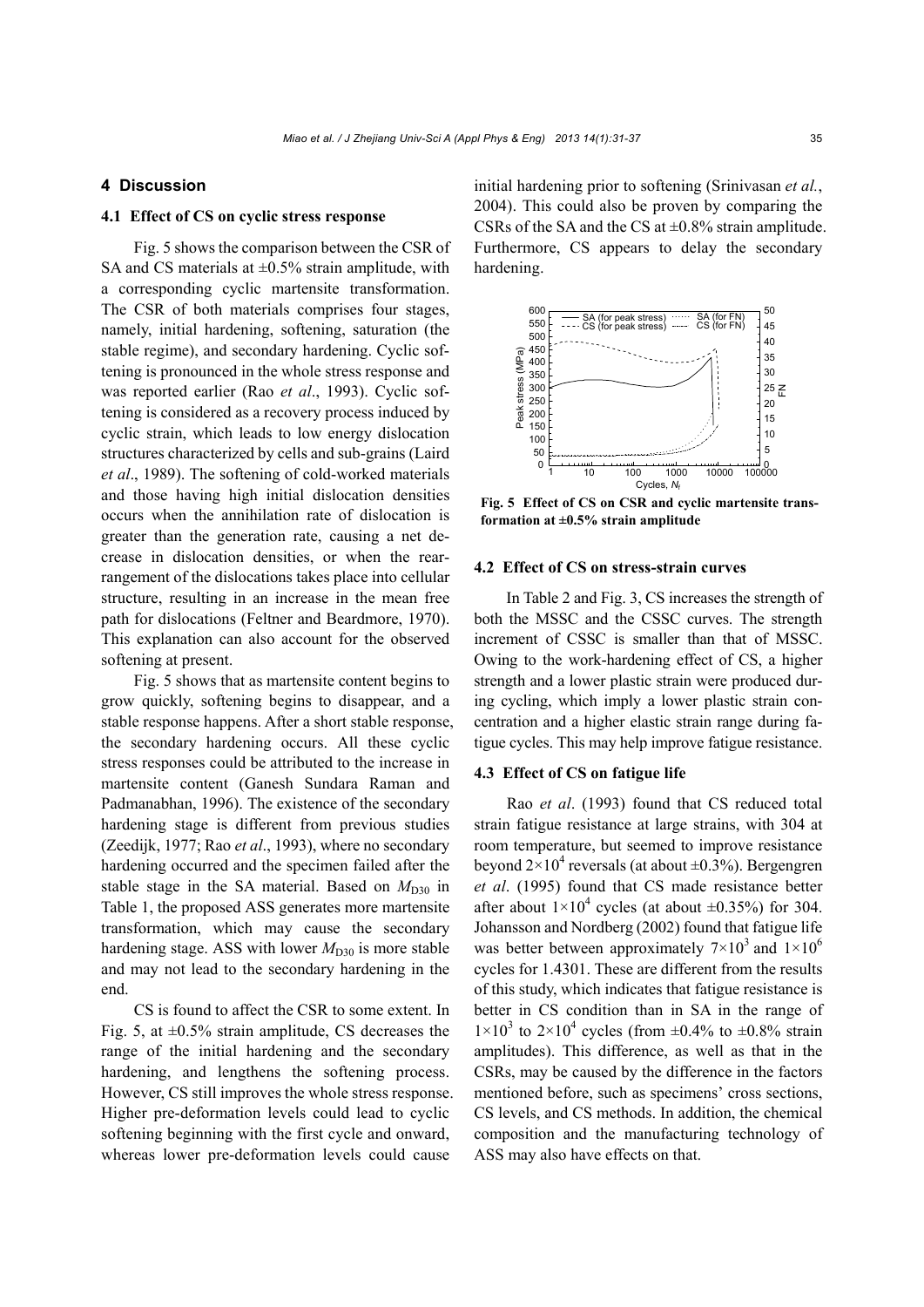Fatigue life is known generally to be governed by the ductility of a material at high strain amplitudes and by its strength at low strain amplitudes (Feltner and Beardmore, 1970; Rao *et al*., 1993; Ganesh Sundara Raman and Padmanabhan, 1996). Some of the capacity of the material to deform plastically is consumed by CS, which leads to a higher CSSC and could cause lower plastic and higher elastic amplitudes in the CS material. Fig. 4 shows that the CS material exhibits greater fatigue resistance at all strain amplitudes than the SA material when the comparison is made on the basis of elastic strain amplitude. However, an opposite conclusion is drawn when the comparison is made based on plastic strain amplitude. At low strain amplitudes, the results in this investigation are similar with those in the studies mentioned above, which showed the importance of strength. At high strain amplitudes, both SA and CS fatigue resistance of plastic strain amplitude are nearly the same. Therefore, it is suggested that the longer life of the CS material may be caused by the much larger resistance of elastic strain amplitudes at high strain amplitudes.

# **4.4 S-N curves**

The measured fatigue data are compared with the ASME BPVC VIII-2 (2010) fatigue S-N design curve for ASS materials in Fig. 6. Both SA and CS materials' fatigue data are above the ASME S-N curve, which indicates that the ASME S-N curve could be used for the fatigue design of cold-stretched vessels. Considering that the CS material has a better fatigue resistance, the ASME S-N curve that is always used for SA materials will be more conservative for cold-stretched vessels, and a new S-N curve is suggested to make full use of the advantages of CS.



**Fig. 6 Comparison between the measured fatigue data of ASS 1.4301 and the S-N curve of ASME BPVC VIII-2 (2010)** 

# **5 Conclusions**

Based on the tensile test results, LCF tests and martensite content measurement for ASS EN 1.4301 in SA and CS conditions, as well as the effects of CS on fatigue properties, are discussed. The following conclusions are made:

1. CSR shows the same behavior, which is characterized by initial hardening followed by softening, stable period, and then secondary hardening, in both SA and CS conditions. CS makes the CSR higher and gives a shorter initial hardening stage and a longer softening stage. When martensite content begins to grow fast, it has a strong effect on CSR, which leads to a stable period and a subsequent secondary hardening. CS is also responsible for a later beginning of the stable stage.

2. CS improves the strength of MSSC. This strength improvement is retained, but is reduced in the CSSC. This may lead to a lower plastic strain response and a weaker plastic strain concentration during cycling, and help improve fatigue resistance.

3. CS decreases transition life, but enhances fatigue resistance from approximately  $1 \times 10^3$  to  $2 \times 10^4$ cycles (between strain amplitudes from  $\pm 0.4\%$  to  $\pm 0.8\%$ ). The higher life of the CS material at high strain amplitudes may be caused by a much higher resistance of elastic strain amplitudes. The ASME S-N curve for ASS is justified to be suitable for the fatigue design of cold-stretched pressure vessels. The present study would be helpful in making full use of the advantages of CS in developing the fatigue design of cold-stretched pressure vessels.

#### **References**

- AS 1210 Supplement 2, 1999. Pressure Vessels-Cold-Stretched Austenitic Stainless Steel Vessels. Standards Association of Australia.
- ASME Boiler & Pressure Vessel Code (BPVC) VIII-1 Appendix, 2011. Cold-Stretching of Austenitic Stainless Steel Pressure Vessels. The American Society of Mechanical Engineers.
- ASME Boiler & Pressure Vessel Code (BPVC), VIII-2, 2010. Rules for Construction of Pressure Vessels. The American Society of Mechanical Engineers.
- Bergengren, Y., Larsson, M., Melander, A., 1995. Fatigue properties of stainless sheet steels in air at room temperature. *Materials Science and Technology*, **11**(12): 1275-1280. [doi:10.1179/026708395790164562]
- EN 13458-2, 2002. Cryogenic Vessels-Static Vacuum Insulated Vessels Part 2: Design, Fabrication, Inspection